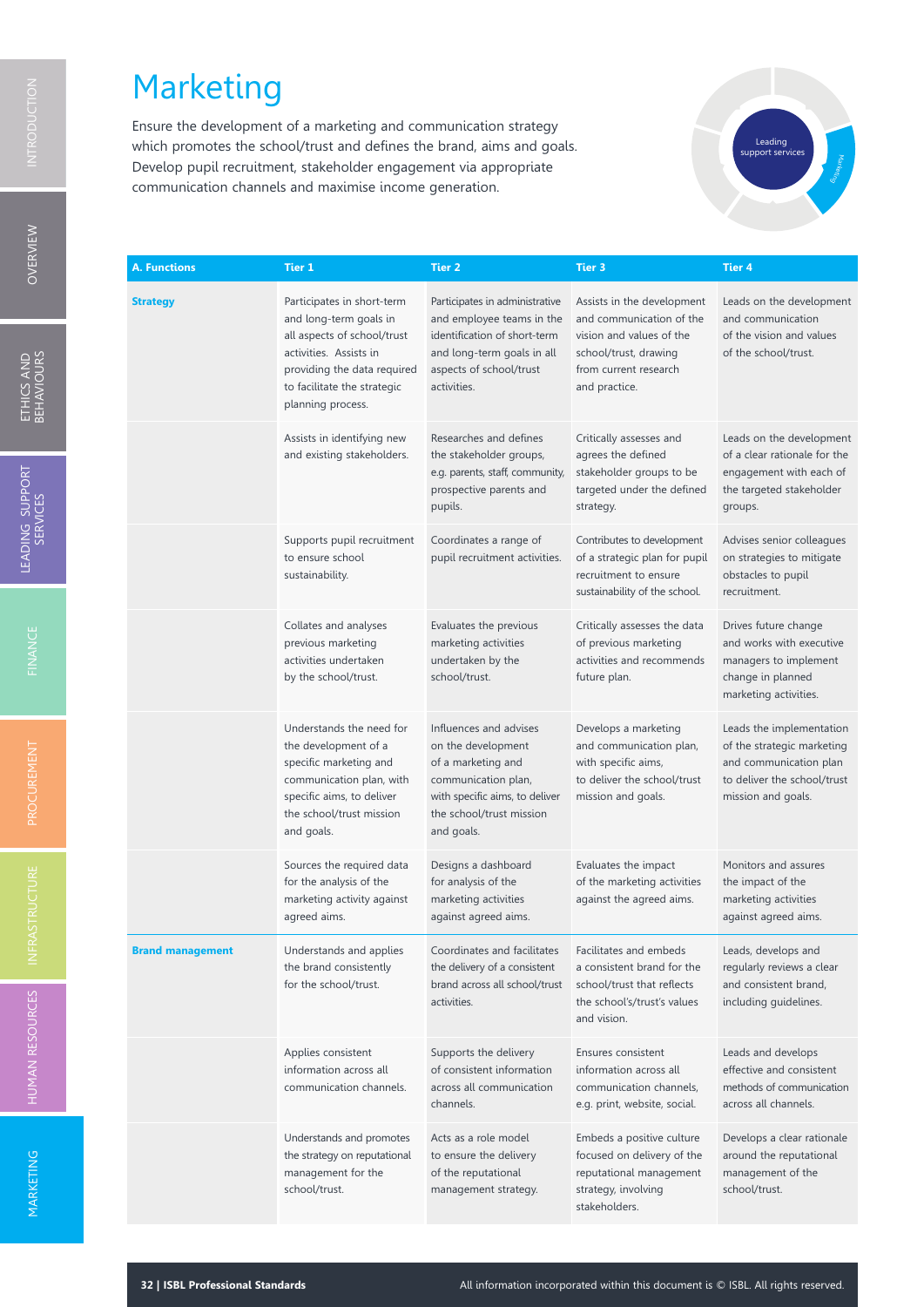Ensure the development of a marketing and communication strategy which promotes the school/trust and defines the brand, aims and goals. Develop pupil recruitment, stakeholder engagement via appropriate communication channels and maximise income generation.



| A. Functions (Cont'd)                   | Tier 1                                                                                                                                                                  | Tier 2                                                                                                                                                 | <b>Tier 3</b>                                                                                                                                                                               | Tier 4                                                                                                                                                  |
|-----------------------------------------|-------------------------------------------------------------------------------------------------------------------------------------------------------------------------|--------------------------------------------------------------------------------------------------------------------------------------------------------|---------------------------------------------------------------------------------------------------------------------------------------------------------------------------------------------|---------------------------------------------------------------------------------------------------------------------------------------------------------|
| <b>Communications</b><br>and promotions | Understands and administers<br>the selected marketing<br>channels to communicate<br>with stakeholders.                                                                  | Coordinates the content<br>to be communicated across<br>the selected marketing<br>channels to communicate<br>with stakeholders.                        | Evaluates the marketing<br>channels available<br>to communicate<br>with stakeholders, taking<br>account of costs and<br>efficiencies, e.g. Twitter,<br>website, local press,<br>School App. | Challenges and influences<br>the marketing channels<br>used by the school/trust<br>to communicate with<br>stakeholders.                                 |
|                                         | Collects and collates<br>consultations with<br>stakeholder groups<br>to establish their perception<br>of the school/trust.                                              | Implements the<br>consultations with<br>stakeholder groups<br>to establish their perception<br>of the school/trust.                                    | Reviews regularly<br>consultations with<br>stakeholder groups<br>to establish their perception<br>of school/trust.                                                                          | Develops and adapts<br>marketing activities<br>to respond to any issues.                                                                                |
|                                         | Works with colleagues<br>to deliver against brief<br>to ensure consistent<br>delivery with the<br>school's/trust's brand.                                               | Produces the commissioned<br>materials and delivers<br>against brief to ensure<br>consistent delivery with<br>the school's/trust's brand.              | Manages and monitors the<br>commissioned materials to<br>ensure consistent delivery<br>with the school/trust brand.                                                                         | Commissions marketing<br>and promotional materials<br>consistent with the<br>school/trust brand,<br>e.g. prospectus, website.                           |
|                                         | Administers a media event.                                                                                                                                              | Facilitates a media event,<br>taking advice from<br>colleagues.                                                                                        | Manages a media event,<br>including identification<br>of media spokesperson.                                                                                                                | Monitors and proposes<br>media engagement,<br>including critical incident<br>management.                                                                |
|                                         | Administers activities<br>to support a<br>school-wide/trust-wide<br>(internal and external)<br>events portfolio to raise<br>the brand awareness<br>of the school/trust. | Works to facilitate<br>a school-wide/trust-wide<br>(internal and external)<br>events portfolio to raise<br>the brand awareness<br>of the school/trust. | Develops and manages<br>a school-wide/trust-wide<br>(internal and external)<br>events portfolio to raise<br>the brand awareness<br>of the school/trust.                                     | Capitalises on a<br>school-wide/trust-wide<br>(internal and external)<br>events portfolio to raise<br>the brand awareness<br>of the school/trust.       |
|                                         | Collects and collates<br>feedback on all planned<br>marketing activities.                                                                                               | Evaluates feedback on<br>all planned marketing<br>activities to assess impact<br>of activities.                                                        | Leads on cost-benefit<br>analysis, taking account of<br>the evaluation and impact<br>assessment, for all marketing<br>activities planned by the<br>school/trust.                            | Challenges colleagues/<br>stakeholders and practices<br>to ensure cost-benefit<br>is the lead rationale<br>in assessing marketing<br>activities.        |
| <b>Income generation</b>                | Supports and promotes<br>agreed income-generating<br>activities.                                                                                                        | Engages with stakeholder<br>groups in the execution<br>of income-generating<br>activities.                                                             | Identifies significant<br>income generation<br>opportunities and the<br>impact they have on<br>enhancing or sustaining<br>educational performance<br>and operations.                        | Promotes an entrepreneurial<br>culture which supports<br>the core purpose of the<br>school/trust, with due<br>regard to tax/trading<br>legislation.     |
|                                         | Administers<br>income-generating<br>activities to maximise<br>the school/trust financial<br>resilience.                                                                 | Coordinates<br>income-generating<br>activities to maximise<br>the school/trust financial<br>resilience.                                                | Manages the deployment<br>of a range of income<br>-generating activities<br>to maximise the<br>school/trust financial<br>resilience.                                                        | Champions a sustainable<br>commercialisation via a<br>range of income-generating<br>activities to maximise the<br>school/trust financial<br>resilience. |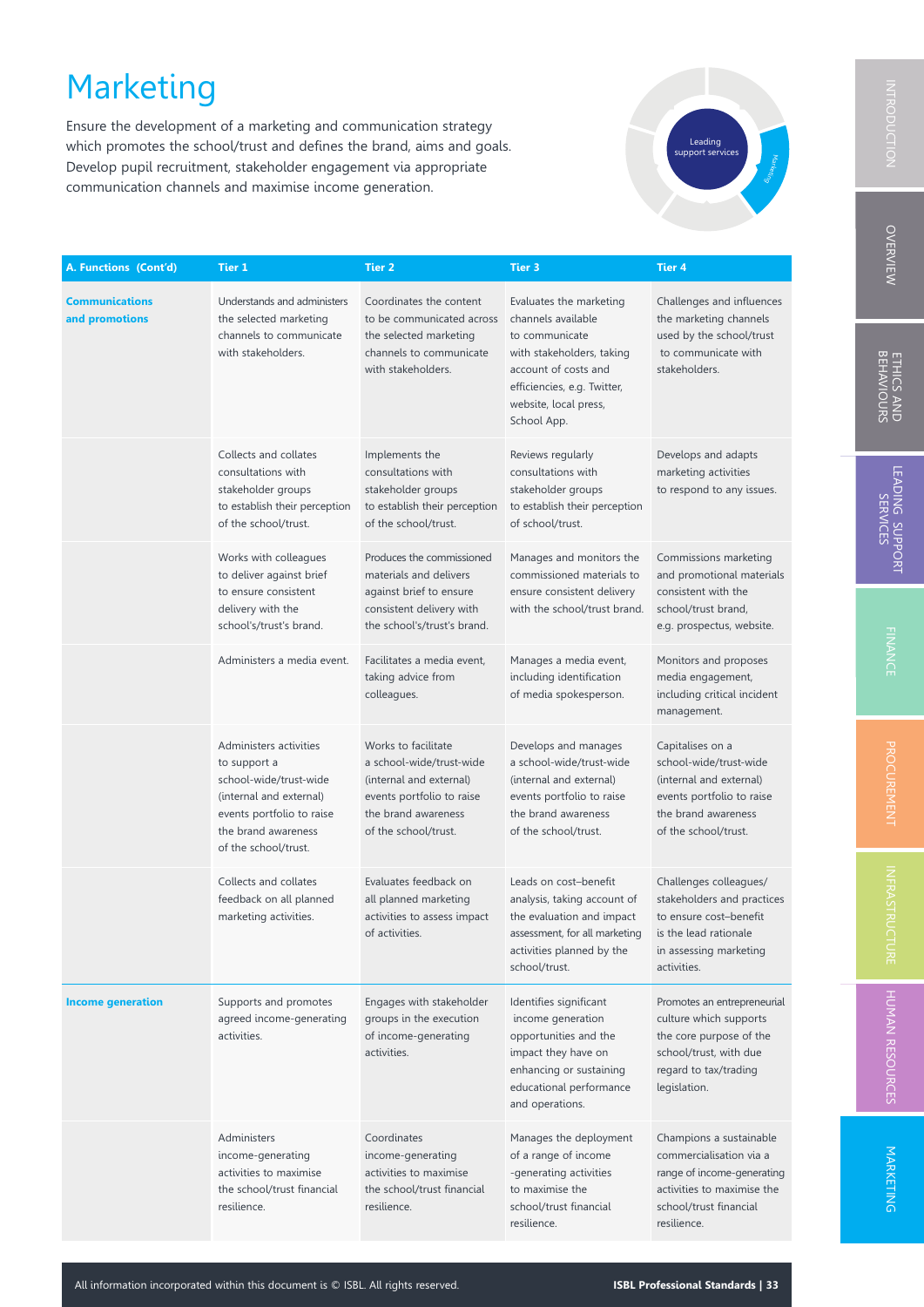Ensure the development of a marketing and communication strategy which promotes the school/trust and defines the brand, aims and goals. Develop pupil recruitment, stakeholder engagement via appropriate communication channels and maximise income generation.



| A. Functions (Cont'd) | <b>Tier 1</b>                                                                                                                            | <b>Tier 2</b>                                                                                                                                                                                                  | Tier 3                                                                                                        | <b>Tier 4</b>                                                                                                                                                                       |
|-----------------------|------------------------------------------------------------------------------------------------------------------------------------------|----------------------------------------------------------------------------------------------------------------------------------------------------------------------------------------------------------------|---------------------------------------------------------------------------------------------------------------|-------------------------------------------------------------------------------------------------------------------------------------------------------------------------------------|
|                       | Collects and collates the<br>information required for<br>securing additional income<br>to support school's/trust's<br>improvement plans. | Justifies need for<br>additional income to<br>support school's/trust's<br>improvement plans.                                                                                                                   | Develops business case<br>for securing funds through<br>successful grant applications<br>and bid submissions. | Creates revenues through<br>strategic partnerships with<br>schools, businesses and<br>community organisations<br>which enrich and sustain<br>school's/trust's<br>improvement plans. |
|                       | Suggests risks associated<br>with income generation<br>activities.                                                                       | Advises on potential<br>risks associated with<br>income generation<br>activities and ensures any<br>potential impact on core<br>school/trust funding is<br>understood and effective<br>mitigation is in place. | Monitors controls<br>established to mitigate<br>the risks associated with<br>income generation<br>activities. | Establishes a control<br>environment to minimise<br>the risks associated<br>with income generation<br>activities.                                                                   |

The knowledge describes the learning requirements of the practitioner undertaking the activities outlined in Section A. Functions.

| <b>B. Knowledge</b> | Tier 1                                                                                                                                   | <b>Tier 2</b>                                                                                                                                                                       | Tier <sub>3</sub>                                                                                                      | <b>Tier 4</b>                                                                                                                                                         |
|---------------------|------------------------------------------------------------------------------------------------------------------------------------------|-------------------------------------------------------------------------------------------------------------------------------------------------------------------------------------|------------------------------------------------------------------------------------------------------------------------|-----------------------------------------------------------------------------------------------------------------------------------------------------------------------|
|                     | Understands business<br>communication practices.                                                                                         | Understands the range<br>of tone, style and<br>communication formats.                                                                                                               | Is able to marshal persuasive<br>arguments and convey<br>narrative information<br>in a succinct and accurate<br>style. | Possesses degree-level<br>literacy and has developed<br>analytical, interpretative,<br>explanatory skills.                                                            |
|                     | Is able to use and maintain<br>technology to provide data<br>analysis.                                                                   | Is able to develop,<br>use and maintain<br>technology to provide<br>data analysis.                                                                                                  | Is experienced in interrogating<br>and manipulating data and<br>developing internal control<br>systems.                | Is experienced in interpreting<br>analysis of the competitive<br>environment.                                                                                         |
|                     | Understands the need<br>for marketing and<br>communication strategies.                                                                   | Supports the delivery<br>of marketing and<br>communications strategies.                                                                                                             | Inputs and deploys<br>marketing and<br>communications strategies.                                                      | Develops and delivers<br>marketing and<br>communications strategies<br>and understands<br>of how to apply this<br>to the education sector.                            |
|                     | Recognises the potential<br>impact of positive/negative<br>publicity on the school/trust<br>reputation and brand of<br>the school/trust. | Is aware of reporting<br>channels and options for<br>acting upon incidents of<br>positive/negative publicity<br>on the school/trust<br>reputation and brand<br>of the school/trust. | Develops strategies for<br>effective public relation<br>management in relation to<br>positive/negative publicity.      | Develops strategies for<br>effective public relation<br>management in relation to<br>positive/negative publicity.                                                     |
|                     | Understands health<br>and safety regulations<br>within area of responsibility<br>and personal safety<br>in relation to public events.    | Understands health<br>and safety regulation<br>in relation to school/trust<br>in relation to public events.                                                                         | Understands duties placed<br>on individuals by health<br>and safety regulation in<br>relation to public events.        | Understands specific duties<br>placed on individual/<br>organisations by health<br>and safety regulations,<br>and consequences<br>of failure to meet<br>those duties. |

O VERVIEW

INFRASTRUCTURE

M ARKETIN G